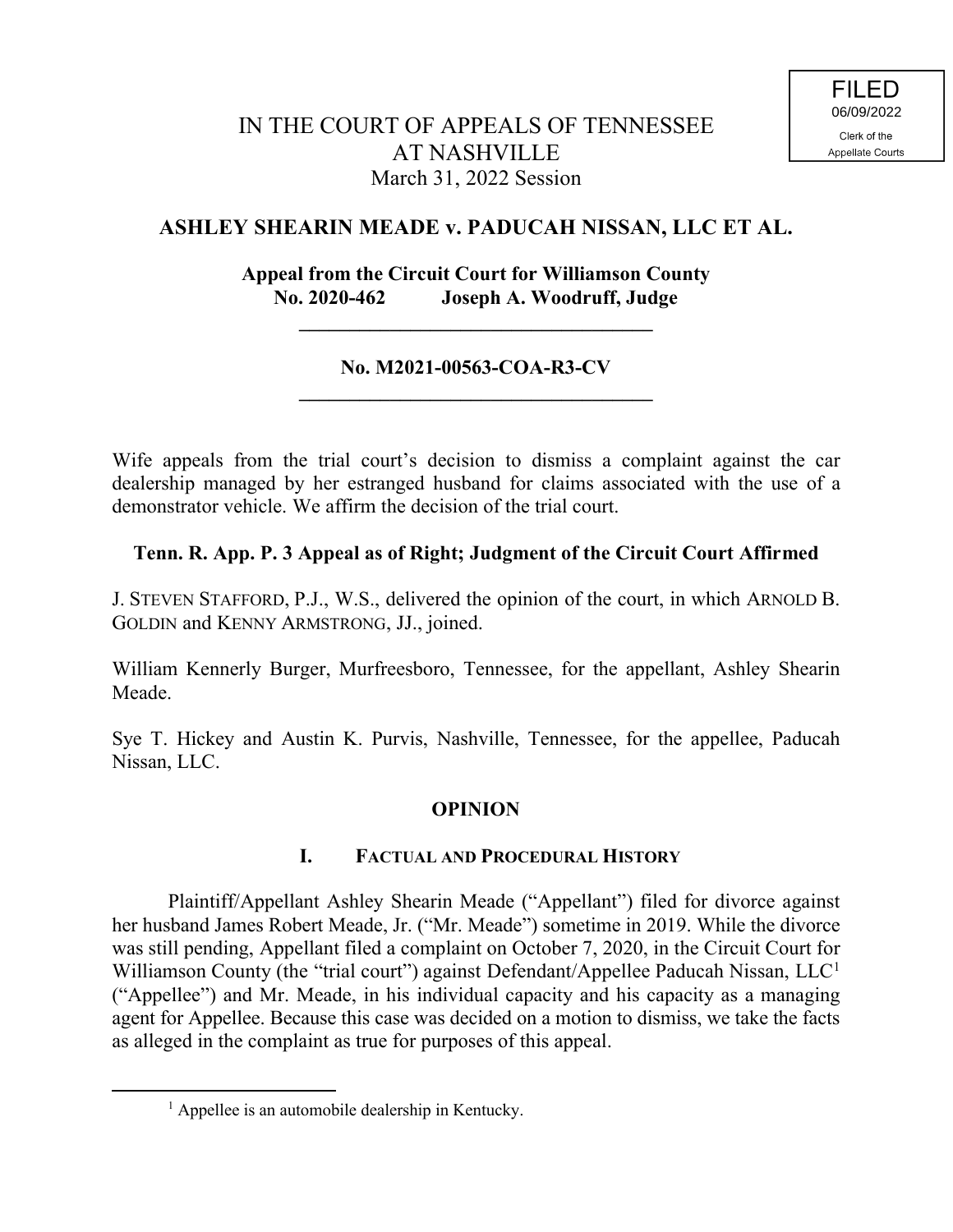The genesis of Appellant's complaint was that Appellant had entered into an oral agreement with Mr. Meade and Appellee that resulted in an "effective year-to-year leasing of [a] 'demonstrator' vehicle, as negotiated with [Mr.] Meade [] at the commencement of their parties' relationship, and effectively renewed each year (following the surrender of her personal vehicle at Mr. Meade's request)." The complaint alleged that such a lease or bailment was created under the following circumstances:

1. [Appellant], for good and valuable legal consideration, and as a result of an unwritten, routine practice of the couple, possessed, as an intangible marital interest, exclusive dominion and control over a certain 2020 Nissan Armada SUV. [Appellant] asserts that throughout the couples' seven-year relationship, she operated a "demonstrator" vehicle through an oral lease, or bailment.

2. [Appellant] allowed Mr. Meade to dispose of her unencumbered vehicle. A "quid pro quo" (as consideration or detrimental reliance) supported the agreement by Mr. Meade and [Appellant]: as a benefit to [Appellee], both Mr. Meade and [Appellant] would be provided each year with a new "demonstrator," with a specifically identified vehicle being driven by [Appellant], and another (specifically identified) vehicle being driven each year by Mr. Meade. That practice never wavered. There was no written agreement. There were no conditions for usage; restrictions; compliance duties for insurance; and, no forms to sign. Accordingly, [Appellant's] basis for her assertion of lawful "legal and equitable" dominion and control over the above-referenced 2020 Nissan Armada was firmly established by conduct[.]

Appellant therefore alleged that she had an enforceable agreement as a lessee or bailee.

According to the complaint, however, in 2020, Mr. Meade suffered a series of legal setbacks in the divorce proceeding. In addition, in June 2020, Mr. Meade admitted in his divorce deposition that he had placed a tracking device on Appellant's vehicle in late 2019; according to the complaint the tracking "occurred on numerous, successive dates over a period of months" and was done by Mr. Meade "in furtherance of his management position" with Appellee. In July 2020, Mr. Meade requested that Appellant sign a written agreement as condition for her continued use of the demonstrator vehicle. According to Appellant, the terms were onerous, "high risk" to her, and legally ineffective. She refused.

The parties' disputes culminated on September 14, 2020, when Mr. Meade caused the 2020 Nissan Armada to be "repossessed." Appellant was instead left with the keys to drive a "much smaller vehicle" that had typically been used by Mr. Meade.<sup>2</sup> According to

<sup>&</sup>lt;sup>2</sup> Appellant alleged that Mr. Meade still insisted that she sign the "high risk" agreement to use the smaller vehicle.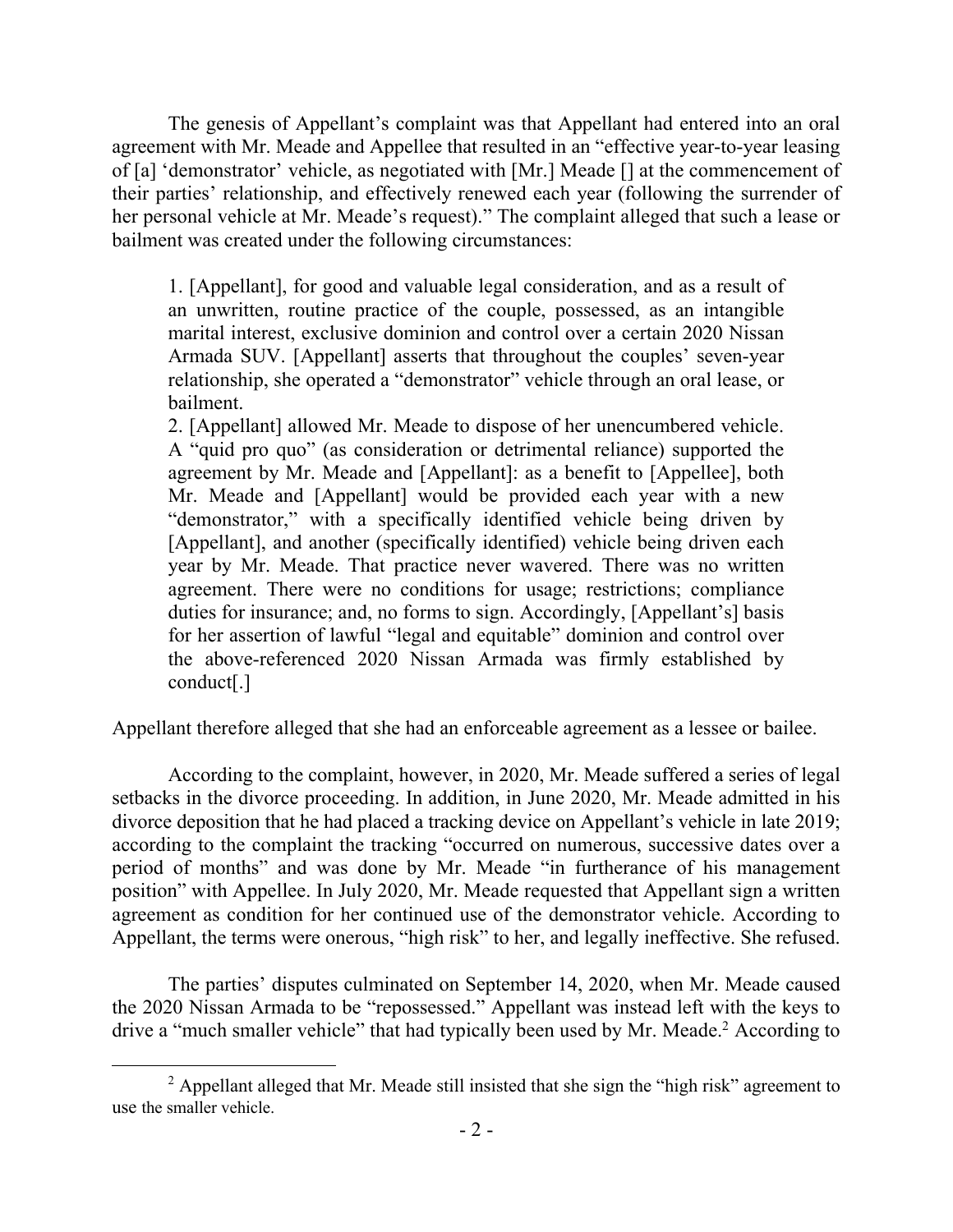Appellant, this action violated both the oral lease or bailment that the parties had agreed to abide by and the mandatory injunction put in place in the divorce action.<sup>3</sup>

Based on these facts, the complaint raised claims of conversion, unlawful vehicle tracking, and violations of the Tennessee Consumer Protection Act ("TCPA"). Moreover, Appellant asserted that Mr. Meade had utilized his role as a principal and manager of Appellee in furtherance of his personal attack upon Appellant, and that Appellee should be vicariously liable for the actions of Mr. Meade. Appellant sought compensatory damages in the amount of \$100,000.00, as well as treble or punitive damages.

On December 18, 2020, Appellee filed a motion to dismiss, arguing that Appellant failed to state a claim upon which relief could be granted against Appellee. Appellant responded in opposition. A hearing on the motion to dismiss was held via videoconference on April 22, 2021, at which time the trial court took the motion under advisement.

The trial court issued a written order granting Appellee's motion to dismiss on May 4, 2021. Therein, the trial court ruled that Appellant's conversion claim failed because Appellant had not alleged an ownership interest in the 2020 Nissan Armada. The trial court further ruled that Appellant's vehicle tracking claim did not meet the requirements under either the federal or state statutes cited by Appellant. Finally, the trial court ruled that the repossession of the vehicle did not give rise to any claim under the TCPA.

On June 24, 2021, Appellant filed a notice of voluntary dismissal of the claims against Mr. Meade individually. On July 1, 2021, the trial court entered an order dismissing the claims against Mr. Meade without prejudice. A final judgment having been entered, Appellant appealed to this Court.

#### **II. ISSUES PRESENTED**

(A)(i) An injunction restraining and enjoining both parties from transferring, assigning, borrowing against, concealing or in any way dissipating or disposing, without the consent of the other party or an order of the court, of any marital property. . . .

Tenn. Code Ann. § 36-4-106(d)(1).

<sup>&</sup>lt;sup>3</sup> The injunction that Appellant references in her complaint stems from the following statute:

Upon the filing of a petition for divorce or legal separation, and upon personal service of the complaint and summons on the respondent or upon waiver and acceptance of service by the respondent, the following temporary injunctions shall be in effect against both parties until the final decree of divorce or order of legal separation is entered, the petition is dismissed, the parties reach agreement, or until the court modifies or dissolves the injunction, written notice of which shall be served with the complaint: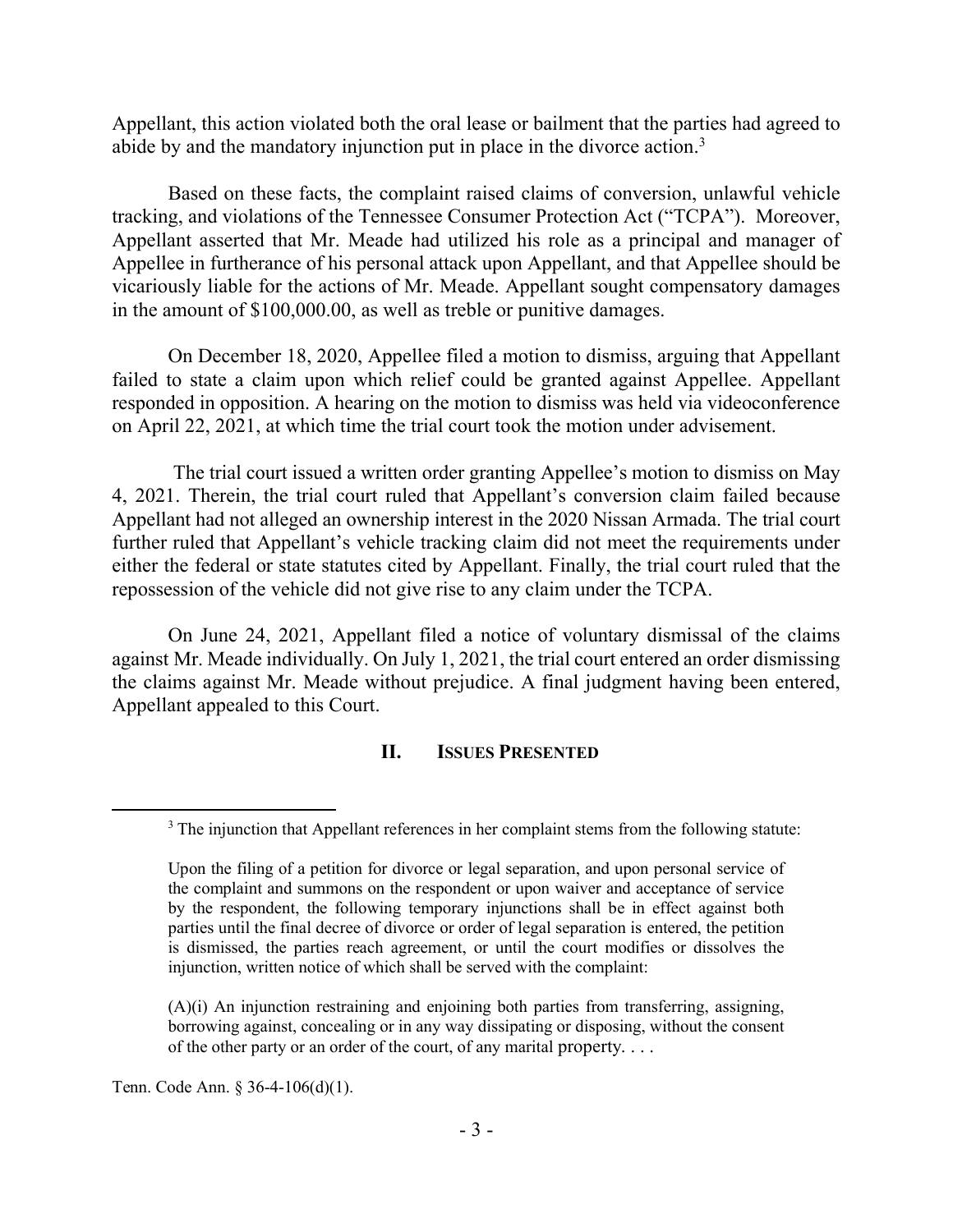On appeal, Appellant contends that the trial court erred in granting Appellee's motion to dismiss her claims for (1) conversion; (2) unlawful vehicle tracking under state and federal law; and (3) violations of the TCPA. In the posture of appellee, Appellee seeks an award of attorney's incurred in this appeal under three different theories.

#### **III. STANDARD OF REVIEW**

An essential purpose of a pleading is to give notice of the issues to be tried so that the opposing party will be able to prepare for trial. *Abshure v. Methodist Healthcare– Memphis Hosps.,* 325 S.W.3d 98, 103 (Tenn. 2010). A Tennessee Rule of Civil Procedure 12.02(6) motion to dismiss a complaint for failure to state a claim upon which relief can be granted tests the legal sufficiency of the complaint. *Lanier v. Rains*, 229 S.W.3d 656, 660 (Tenn. 2007). It admits the truth of all relevant and material allegations, but asserts that such allegations do not constitute a cause of action as a matter of law. *See Riggs v.* **Burson**, 941 S.W.2d 44, 47 (Tenn. 1997). These motions are not favored and are rarely granted in light of the liberal pleading standards contained in the Tennessee Rules of Civil Procedure. *Dobbs v. Guenther*, 846 S.W.2d 270, 273 (Tenn. Ct. App. 1992). Moreover, pleas or counts contained in a complaint will be given the effect required by their content, without regard to the name given them by the pleader. *State By and Through Canale ex rel. Hall v. Minimum Salary Dept. of African Methodist Episcopal Church, Inc.*, 477 S.W.2d 11 (Tenn.1972).

When considering a motion to dismiss for failure to state a claim upon which relief can be granted, we are limited to an examination of the complaint alone. *See Wolcotts Fin. Serv., Inc. v. McReynolds*, 807 S.W.2d 708, 710 (Tenn.Ct.App.1990). The basis for the motion is that the allegations in the complaint, when considered alone and taken as true, are insufficient to state a claim as a matter of law. *See Cook By & Through Uithoven v. Spinnaker's of Rivergate, Inc.*, 878 S.W.2d 934, 938 (Tenn. 1994). Although allegations of pure legal conclusion will not sustain a complaint, *see Ruth v. Ruth*, 213 Tenn. 82, 372 S.W.2d 285, 287 (Tenn. 1963), a complaint "need not contain in minute detail the facts that give rise to the claim[.]" *Donaldson v. Donaldson,* 557 S.W.2d 60, 61 (Tenn. 1977); *White v. Revco Discount Drug Centers*, 33 S.W.3d 713, 718, 725 (Tenn. 2000). Instead, the complaint

must contain direct allegations on every material point necessary to sustain a recovery on any legal theory, even though it may not be the theory suggested . . . by the pleader, or contain allegations from which an inference may fairly be drawn that evidence on these material points will be introduced at trial.

### *Webb v. Nashville Area Habitat for Human., Inc.*, 346 S.W.3d 422, 427 (Tenn. 2011) (quoting *Leach v. Taylor*, 124 S.W.3d 87, 92 (Tenn. 2004)).

In short, a Tennessee Rule of Civil Procedure 12.02(6) motion to dismiss seeks only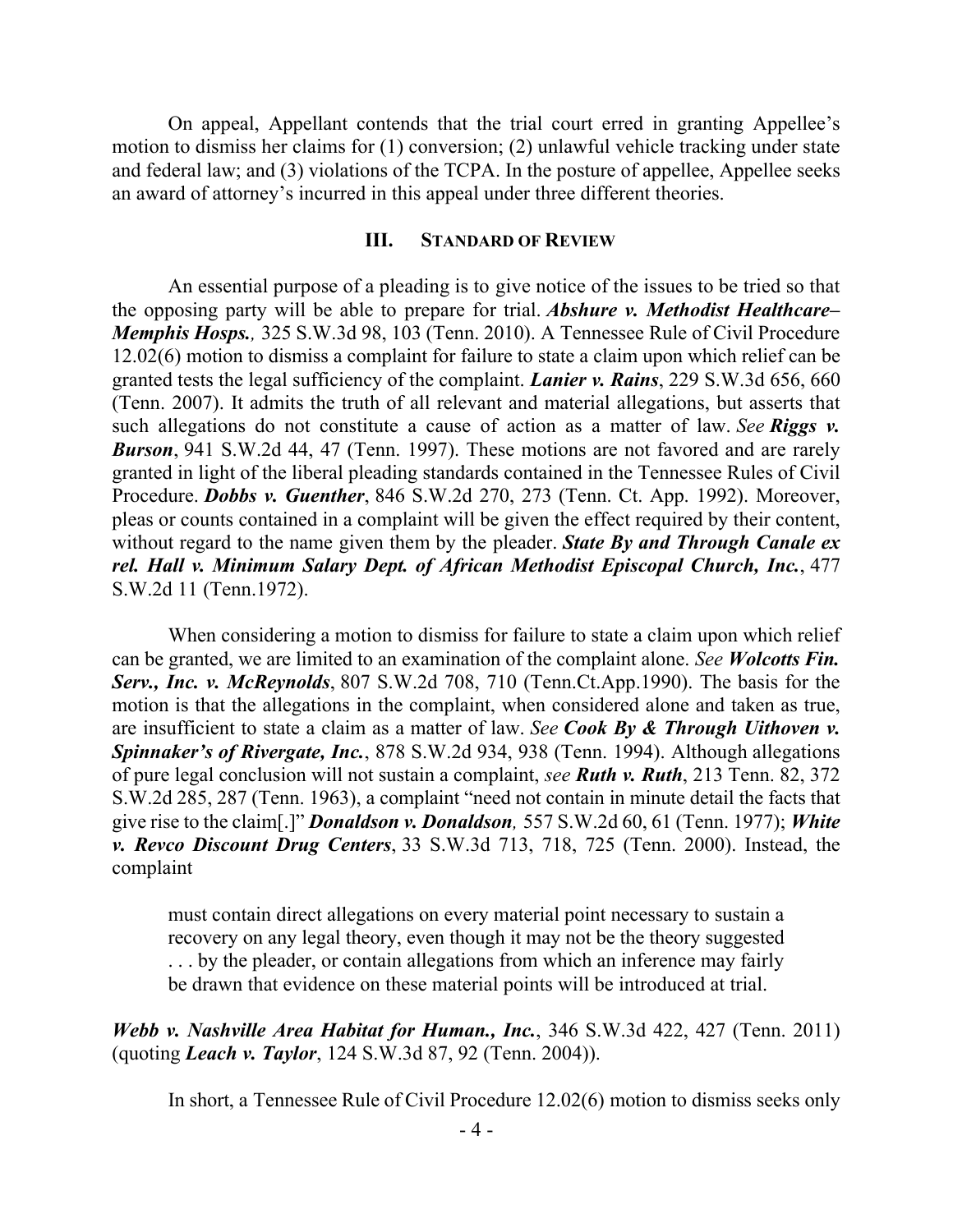to determine whether the pleadings state a claim upon which relief can be granted, and such a motion challenges the legal sufficiency of the complaint, not the strength of the plaintiff's proof. *Bell ex rel. Snyder v. Icard*, 986 S.W.2d 550, 554 (Tenn. 1999). In considering such a motion, the court should construe the complaint liberally in favor of the plaintiff, taking all the allegations of fact therein as true. *See Cook ex. rel. Uithoven v. Spinnaker's of Rivergate, Inc.*, 878 S.W.2d 934, 938 (Tenn. 1994). An appellate court should uphold the grant of a motion to dismiss only when it appears that the plaintiff can prove no set of facts in support of a claim that will entitle him or her to relief. *Young v. Barrow*, 130 S.W.3d 59, 63 (Tenn. Ct. App. 2003).

Tennessee Rule of Civil Procedure 12.02(6) motions, however, are not designed to correct inartfully drafted pleadings. *Dobbs v. Guenther*, 846 S.W.2d 270, 273 (Tenn. Ct. App. 1992). However, a complaint should not be dismissed, no matter how inartfully drafted, if it states a cause of action. *Id.* (citing *Paschall's, Inc. v. Dozier*, 219 Tenn. 45, 407 S.W.2d 150, 152 (Tenn. 1966); *Collier v. Slayden Bros. Ltd. Partnership,* 712 S.W.2d 106, 108 (Tenn. Ct. App. 1985)). Nonetheless, there is no duty on the part of the court to create a claim that the pleader does not spell out in his complaint. *Utter v. Sherrod,* 132 S.W.3d 344 (Tenn. Ct. App. 2003). But while we should not endeavor to create claims where none exist, we must always look to the substance of the pleading rather than to its form. *Dobbs*, 846 S.W.2d at 273 (citing *Donaldson,* 557 S.W.2d at 62).

#### **IV. ANALYSIS**

#### **A.**

Appellant first argues that the trial court erred in dismissing her claim for conversion. It is well-settled that in order to establish a conversion, the plaintiff must show the following elements: "(1) an appropriation of another's tangible property to one's use and benefit; (2) an intentional exercise of dominion over the chattel alleged to have been converted; and (3) defiance of the true owner's rights to the chattel." *White v. Empire Exp., Inc.*, 395 S.W.3d 696, 720 (Tenn. Ct. App. 2012) (citing *River Park Hosp., Inc. v. BlueCross BlueShield of Tenn., Inc.*, 173 S.W.3d 43, 60 (Tenn. Ct. App. 2002)). The trial court dismissed this claim on the basis that Appellant's complaint did not establish the required element that Appellee's retaking of the automobile was in "defiance of the true owner's rights to the chattel." *Id.*

We agree with the trial court. Here, Appellant's complaint makes clear that Appellee remained at all times the true owner of the automobiles that she was allowed to drive. Indeed, Appellant admits that the vehicle at issue was "lawfully titled" to Appellee. But Appellant asserts that this fact is immaterial where her complaint sufficiently alleged that she and Appellee entered into a bailment or lease that entitled her to full use and possession of a demonstrator vehicle of comparable quality to one she had given to Appellee as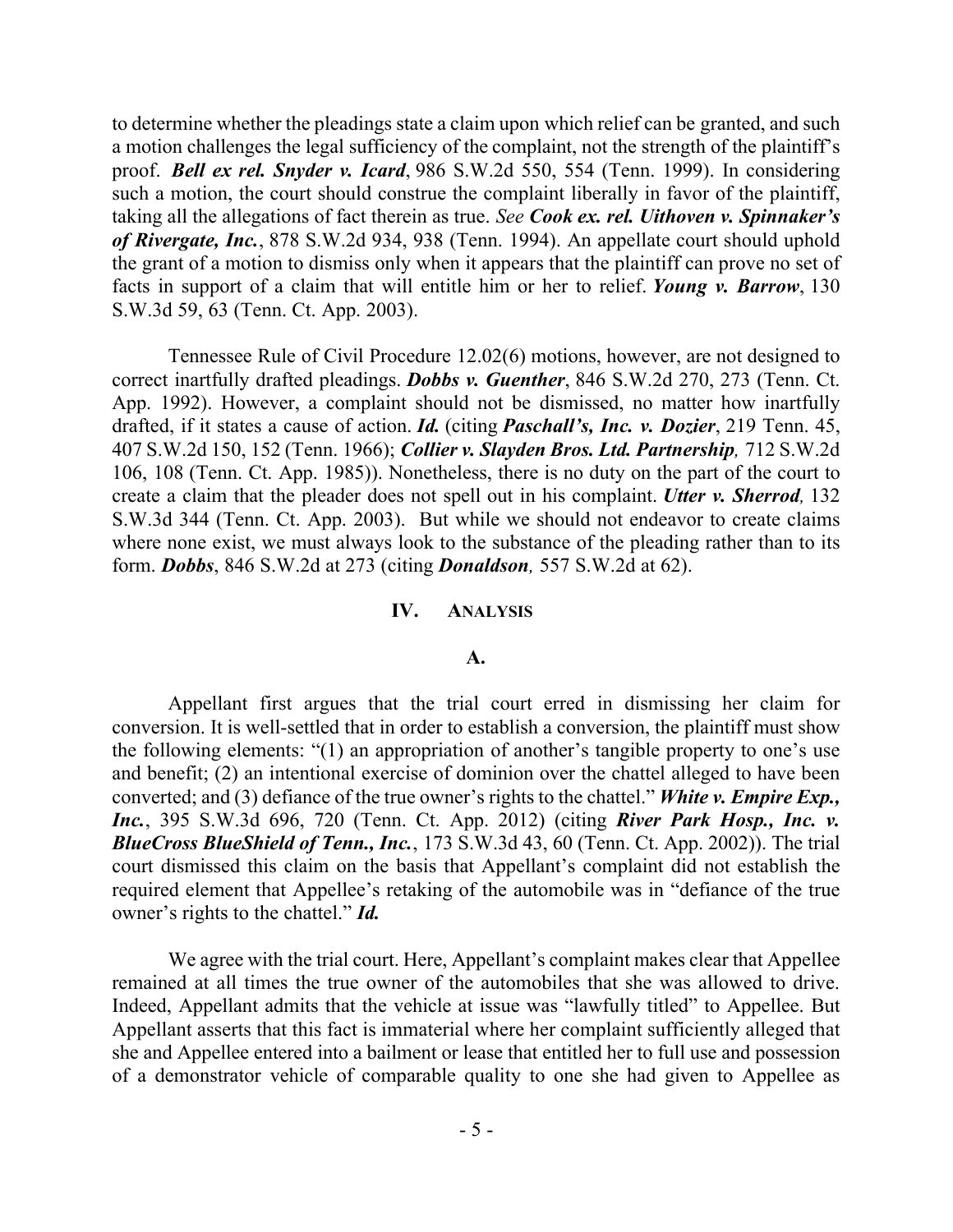consideration years earlier.<sup>4</sup> According to Appellant, Appellee's action in retaking possession of her current vehicle without her consent through self-help was therefore an unlawful conversion. Because Appellant alleged that she had genuine possessory rights in the vehicle and Appellee's action was in defiance of those rights, she contends that the trial court was wrong to dismiss her claim for conversion at this early stage of proceedings.

In support of this argument, Appellant cites various law concerning the requirements to establish a lease or bailment, as well as governing repossessions generally. The problem with Appellant's argument, however, is that she does not cite a single case in which a lease or bailment was sufficient to meet the final element of conversion set forth above. Nor has our research revealed a single Tennessee case that reaches that conclusion.<sup>5</sup> Instead, Tennessee law provides that lessees and bailees are not owners of the property, but merely temporary possessors. *See generally Aegis Investigative Grp. v. Metro. Gov't of Nashville & Davidson Cnty.*, 98 S.W.3d 159, 162–63 (Tenn. Ct. App. 2002) ("A bailment is a delivery of personalty for a particular purpose or on mere deposit, on a contract expressed or implied, that after the purpose has been fulfilled it shall be redelivered to the person who delivered it or otherwise dealt with according to his direction or kept until he reclaims it."); Bailment, *Black's Law Dictionary* 162 (9th ed. 2009) ("Unlike a sale or gift of personal property, a bailment involves a change in possession but not in title."); Lease, *Black's Law Dictionary* at 972 ("To grant possession and use to (land, buildings, rooms, movable property, etc.) to another in return for rent or other consideration . . . ."). Indeed, some Tennessee caselaw uses the same language used in the context of conversion, the term "true owner," to describe the bailor in a bailment situation, not the bailee. *See Dispeker v. New S. Hotel Co.*, 213 Tenn. 378, 388, 373 S.W.2d 904, 909 (Tenn. 1963) (quotation marks and citation omitted) (emphasis added) ("It is uniformly held that

a delivery of bailed property by the bailee to one not the *true owner* and not authorized by the bailor to receive it is, of itself, a conversion and breach of the contract of bailment for which the law imposes an absolute liability upon the bailee for loss or damage occasioned thereby[.]"). This caselaw confirms that, in the typical case, the *true owner* of a property subject to a bailment is the bailor, not the bailee.

Turning to Appellant's complaint, she alleged that she entered into a valid oral lease or bailment with Appellee despite the fact that such agreement was "vague," "indefinite," and "broad." Indeed, her complaint even goes so far as to allege that the purported

<sup>&</sup>lt;sup>4</sup> At times, Appellant also uses the term "license" to describe her alleged rights in the vehicle at issue. There is no dispute that a license does not transfer ownership of property to the licensee. *See generally*  License, *Black's Law Dictionary* 1002 (9th ed. 2009) ("A permission, us[ually] revocable, to commit some act that would otherwise be unlawful[.]").

<sup>5</sup> Tennessee law is rife with examples of conversion claims against the bailee *See, e.g., Breeden v. Elliott Bros.*, 173 Tenn. 382, 118 S.W.2d 219, 220 (1938) ("Conversion of property by a bailee may be committed in two ways: By acts in derogation of the bailor's title, or by acts in derogation of the bailor's possessory rights."); *Colyar v. Taylor*, 41 Tenn. 372, 376 (1860) (finding a bailee guilty of conversion).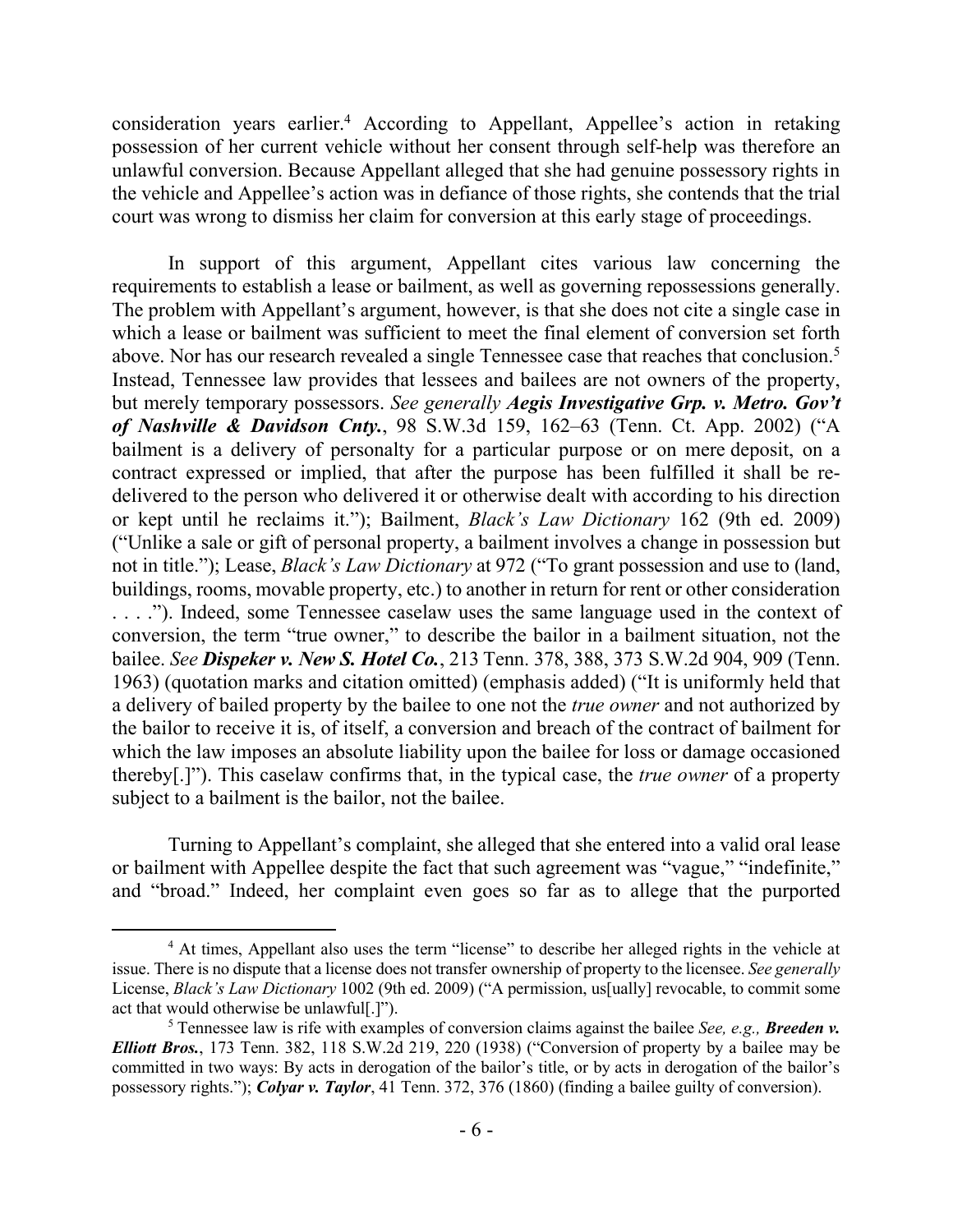agreement was riddled with "unlawful vagueness." Clearly, the question of whether a valid lease or bailment was created is a good one. *Cf. United Am. Bank of Memphis v. Walker*, No. 3, 1986 WL 11250, at \*2 (Tenn. Ct. App. Oct. 10, 1986) ("It is a fundamental rule of law that an alleged contract which is so vague, indefinite and uncertain as to place the meaning and intent of the parties in the realm of speculation is void and unenforceable."). Still, Tennessee law has made clear that possession is not sufficient to establish a conversion, defiance of the *true owner's* rights must be alleged. *See White*, 395 S.W.3d at 720. But as the caselaw above shows, a bailee or lessee is simply not a true owner of property in his or her possession by virtue of a bailment or lease. Thus, even assuming arguendo that a valid contract for continued possession of the personalty existed, Appellant has not alleged an ownership interest of any kind sufficient to meet the *true owner* element of the tort of conversion. At best, her allegations implicate breach of contract establishing a bailment, lease, or license, which Appellant did not raise in her complaint or in this appeal. As such, the trial court did not err in dismissing Appellant's conversion claim.

**B.**

Appellant next asserts that the trial court erred in dismissing her claims for unlawful vehicle tracking under both a federal and a Tennessee statute. To the extent that Appellant's argument requires that we consider the proper construction of statutes, we keep the following principles in mind:

Our role is to determine legislative intent and to effectuate legislative purpose. The text of the statute is of primary importance, and the words must be given their natural and ordinary meaning in the context in which they appear and in light of the statute's general purpose. When the language of the statute is clear and unambiguous, courts look no farther to ascertain its meaning. When necessary to resolve a statutory ambiguity or conflict, courts may consider matters beyond the statutory text, including public policy, historical facts relevant to the enactment of the statute, the background and purpose of the statute, and the entire statutory scheme. However, these noncodified external sources cannot provide a basis for departing from clear codified statutory provisions.

*Mills v. Fulmarque, Inc.*, 360 S.W.3d 362, 368 (Tenn. 2012) (citations and quotation marks omitted).

We begin with the federal statutory scheme cited by Appellant, 18 U.S.C. § 2510, et. seq. As the basis for her claim for damages related to the alleged vehicle tracking, Appellant relies on 18 U.S.C. § 2520, which provides that "any person whose wire, oral, or electronic communication is intercepted, disclosed, or intentionally used in violation of this chapter may in a civil action recover from the person or entity, other than the United States, which engaged in that violation such relief as may be appropriate." 18 U.S.C. §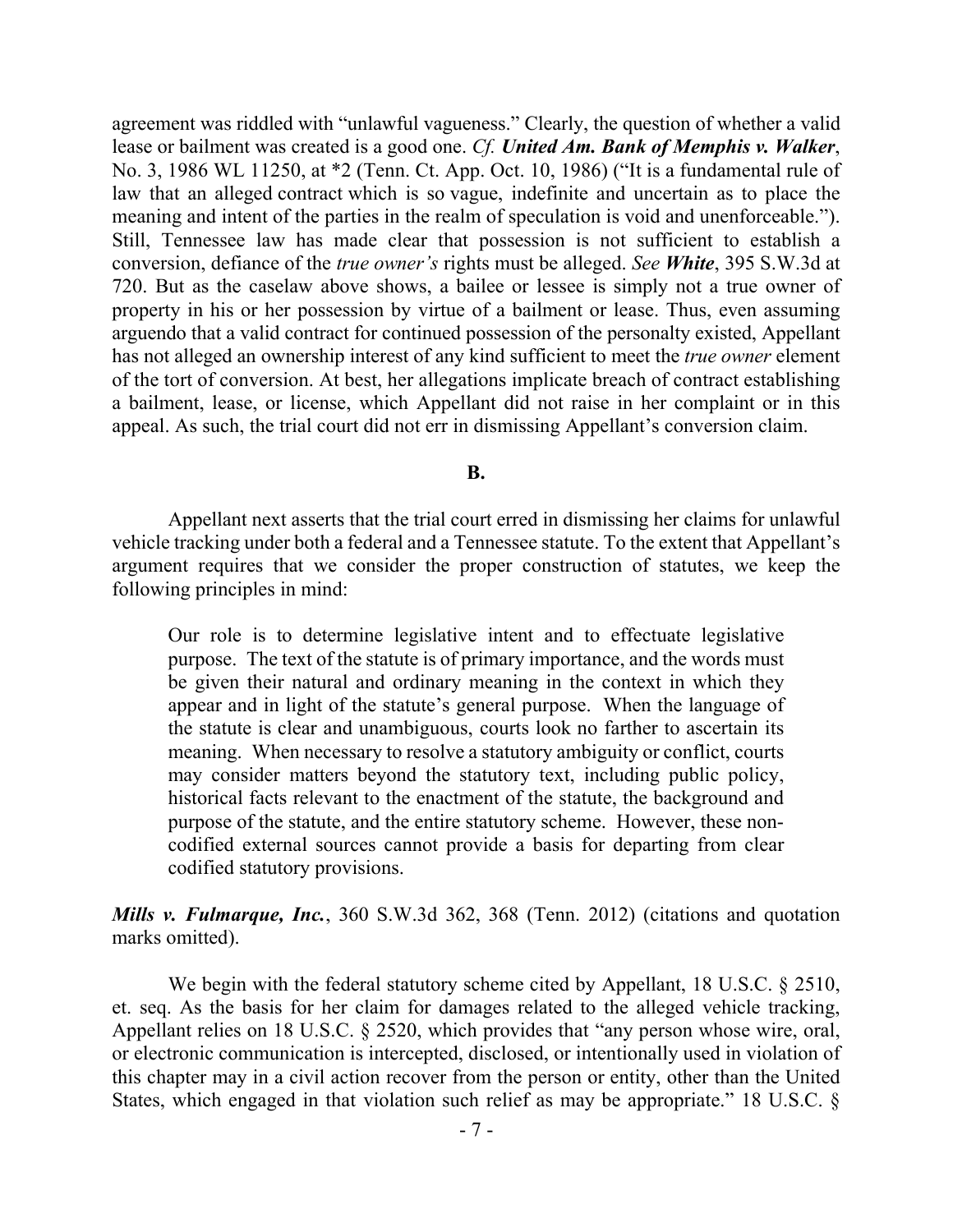2520(a) (noting some exceptions not relevant here). Thus, in order to recover under this statute, the wire, oral, or electronic communication of Appellant must have been intercepted, disclosed, or intentionally used by Appellee.

There appears to be generally no dispute that neither wire nor oral communications are at issue here. Certainly, Appellant does not discuss either wire communications or oral communication in her appellate brief. So the issue here is whether Appellee intercepted, disclosed, or intentionally used an electronic communication of Appellant's. The term "electronic communication" is defined by 18 U.S.C.  $\S$  2510(12) as "any transfer of signs, signals, writing, images, sounds, data, or intelligence of any nature transmitted in whole or in part by a wire, radio, electromagnetic, photoelectronic or photooptical system that affects interstate or foreign commerce[.]" But the definition specifically exempts several arguable communications from within its definition, including "any communication from a tracking device (as defined in section 3117 of this title)[.]" In turn, a tracking device is defined as "an electronic or mechanical device which permits the tracking of the movement of a person or object." 18 U.S.C. § 3117(b).

Here, the factual basis for Appellant's vehicle tracking claim is as follows:

B. Over an approximate four-month period (estimated), Mr. Meade has acknowledged that he placed an electronic location tracking device on the vehicles (one or more) that had been assigned to [Appellant] (effectively by lease or license) as a "demonstrator vehicle," but lawfully titled to [Appellee].

C. Based upon a specific malicious motive specified in the events described above, Mr. Meade placed a tracking device on a previously leased car and the 2020 Nissan Armada being driven exclusively by [Appellant], without her knowledge or permission.

D. Mr. Meade asserts his equal ownership in the legal-title, holding [Appellee], as his authority to place the tracking device on the demonstrator vehicle orally leased to [Appellant].

E. The unlawful tracking produced no incriminating evidence against [Appellant], with the device being removed, by Mr. Meade's admission, shortly before his deposition.

F. Upon the factual premises outlined above, [Appellant] reasonably enjoyed an expectation of privacy, based upon the protections of common law (invasion of privacy) and the above federal and state criminal codes applicable to Mr. Meade's conduct.

So the basis of Appellant's complaint is that Mr. Meade placed a vehicle tracking device on the automobile that she was granted possession of without her consent. But the very thing that Appellant alleges occurred here—the placement of an "electronic location tracking device"—does not constitute an electronic communication under the federal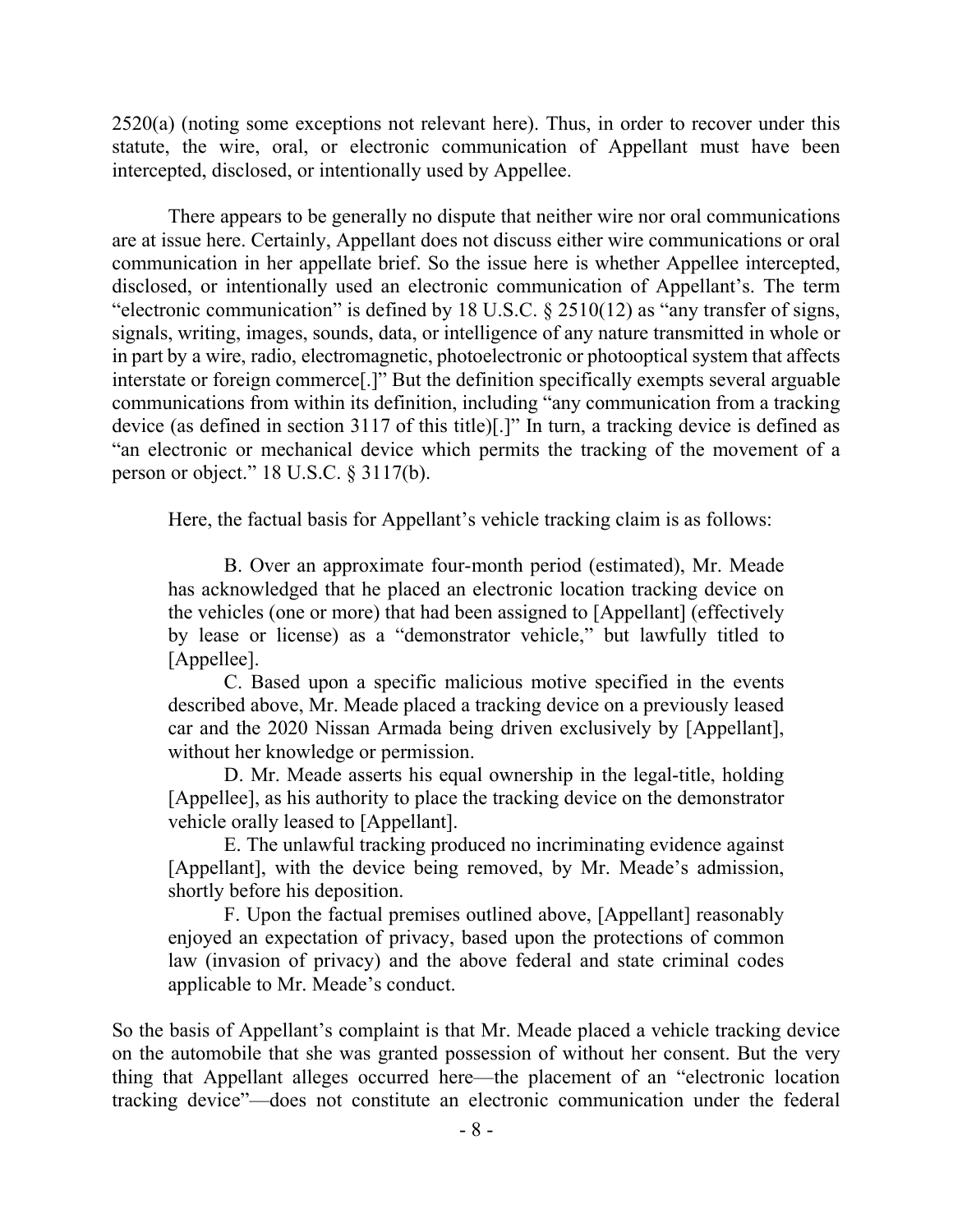statute at issue. As such, 18 U.S.C. § 2520 simply does not serve as a basis for liability related to nonconsensual vehicle tracking. And Appellant has alleged no other interception, use, or disclosure by Appellee for which liability could attach under 18 U.S.C. § 2520. Moreover, the two federal cases Appellant relies on in this appeal, neither of which involve location tracking devices, are inapposite to this case and in no way mandate a contrary result. *See United States v. Jones*, 542 F.2d 661, 663 (6th Cir. 1976) (involving a claim that a husband intercepted the telephone communications of his estranged wife); *Klumb v. Goan*, 884 F. Supp. 2d 644, 645 (E.D. Tenn. 2012) (involving a claim that a wife installed spyware on the computer of her ex-husband). The trial court therefore did not err in dismissing Appellant's claim under federal law.

Appellant also alleges that placement of the vehicle tracking device violates Tennessee law, which entitles her to damages. We agree with Appellant that nonconsensual placement of a vehicle tracking device on a leased vehicle violates Tennessee law. Particularly, Tennessee Code Annotated section 39-13-606 provides as follows:

(A) Except as provided in subsection  $(b)$ ,  $[6]$  it is an offense for a person to knowingly install, conceal or otherwise place an electronic tracking device in or on a motor vehicle without the consent of all owners of the vehicle for the purpose of monitoring or following an occupant or occupants of the vehicle.

(B) It is an offense for a person who leases a motor vehicle to knowingly install, conceal, or otherwise place an electronic tracking device in or on the motor vehicle without the consent of the lessee of the vehicle.

Tenn. Code Ann. § 39-13-606(a)(1). The term "lease" as it is used in section 39-13-606 is defined as "the grant of use and possession of a motor vehicle for consideration, whether or not the grant includes an option to buy the vehicle[.]" Tenn. Code Ann. § 39-14-  $147(a)(1)$ .

Section 39-13-606 is primarily a criminal statute, as a violation of the statute constitutes a Class A misdemeanor. Tenn. Code Ann. § 39-13-606(d). Appellant, however, seeks to enforce this statute as a private right of action. "A private right of action is the right of an individual to bring suit to remedy or prevent an injury that results from another party's actual or threatened violation of a legal requirement." *Hardy v. Tournament Players Club at Southwind, Inc.*, 513 S.W.3d 427, 433 (Tenn. 2017) (footnote and citation omitted). "Some statutes provide a private remedy by their express terms; others define legal duties and 'are silent about whether an individual may bring suit to enforce them.'" *Id.* (citation omitted). Pursuant to Tennessee Code Annotated section 1-3-119, unless a private right of action was recognized prior to 2012, no statute confers a private right of action in the absence of express statutory language conferring such a right:

 $6$  Subsection (b) is not relevant to this case.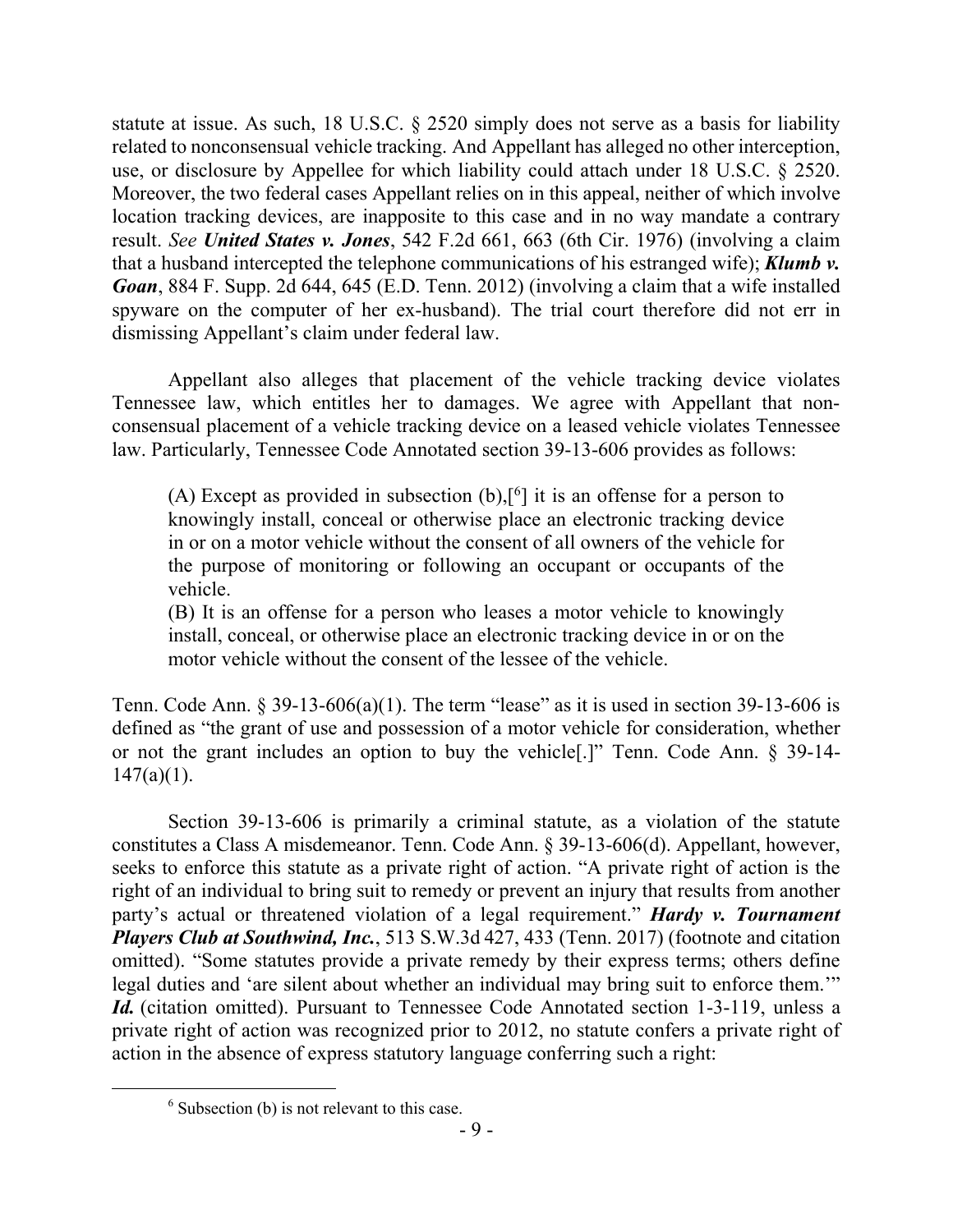(a) In order for legislation enacted by the general assembly to create or confer a private right of action, the legislation must contain express language creating or conferring the right.

(b) In the absence of the express language required by subsection (a), no court of this state, licensing board or administrative agency shall construe or interpret a statute to impliedly create or confer a private right of action except as otherwise provided in this section.

(c) Nothing in this section shall be construed in any way to impair the ability of a court to:

(1) Recognize a private right of action that was recognized before July 1, 2012, by the courts of this state as arising under a statute, unless the statute is amended after July 1, 2012, to expressly bar the private right of action[.]

Subsection  $(a)(1)(B)$  prohibiting the nonconsensual placement of tracking devices on leased vehicles was not enacted until 2016. *See* 2016 Tenn. Laws Pub. Ch. 860 (H.B. 2095), eff. July 1, 2016. As such, section 1-3-119 mandates that a private right of action must be expressly conferred or created by the statute in order for it to be privately enforced.

Appellant contends that a private right of action was indeed conferred by the legislature, citing Tennessee Code Annotated section 39-13-603:

- (a) Except as provided in  $\S$  39-13-601(b)(4), any aggrieved person whose wire, oral or electronic communication is intentionally intercepted, disclosed, or used in violation of § 39-13-601 or title 40, chapter 6, part 3 may in a civil action recover from the person or entity that engaged in that violation the following relief:
- (1) The greater of:

(A) The sum of the actual damages, including any damage to personal or business reputation or relationships, suffered by the plaintiff and any profits made by the violator as a result of the violation; or

(B) Statutory damages of one hundred dollars (\$100) a day for each day of violation or ten thousand dollars (\$10,000), whichever is greater;

(2) Punitive damages; and

(3) A reasonable attorney's fee and other litigation costs reasonably incurred.

Thus, like under the federal statute, Appellant is entitled to compensation if she can show that Appellee intentionally intercepted, disclosed, or used a wire, oral, or electronic communication in violation of the statutory scheme. And the fatal flaw in Appellant's claim is that tracking devices are once again exempted from the definition of electronic communications. Specifically, Tennessee Code Annotated section 40-6-303 provides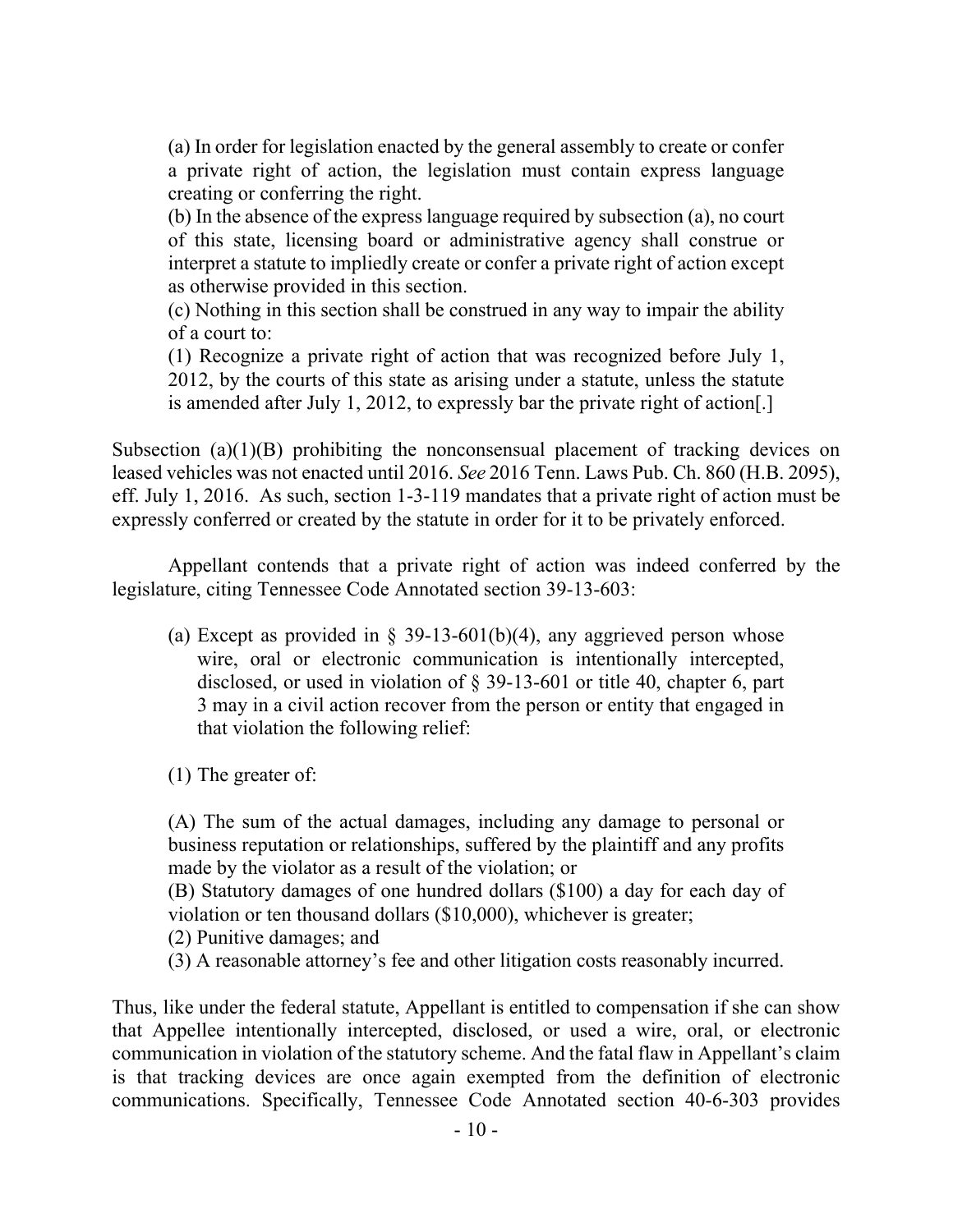several definitions to be used in construing section 39-13-603. *See* Tenn. Code Ann. § 40- 6-303 (stating that the definitions contained therein applied to "this part and §§ 39-13-  $601 - 39 - 13 - 603$  unless the context requires otherwise"). Among these definitions is the following:

"Electronic communication" means any transfer of signs, signals, writing, images, sounds, data or intelligence of any nature transmitted in whole or in part by the aid of wire, radio, electromagnetic, photooptical or photoelectronic facilities, but does not include:

\* \* \*

(C) Any communication from a "tracking device" as defined in 18 U.S.C. § 3117[.]

Tenn. Code Ann. § 40-6-303(7).

 $\overline{a}$ 

Here, Appellant cites the same basis for violation of section 39-13-606 as she cited as a violation of federal law: that Mr. Meade placed a tracking device on her loaner vehicle without her consent. But section 40-6-303 makes clear that this action does not involve an electronic communication. So Appellant has not alleged any use, interception, or disclosure of an electronic communication that would bring her within the ambit of section 39-13-603 for purposes of awarding her damages.<sup>7</sup> In the absence of allegations of this kind, her claim to compensation under section 39-13-606 must fail. The trial court therefore did not err in dismissing this claim.<sup>8</sup>

**C.**

Appellant finally asserts that she is entitled to damages under the TCPA. One of the central purposes of the TCPA is to "protect consumers and legitimate business enterprises from those who engage in unfair or deceptive acts or practices in the conduct of any trade or commerce in part or wholly within this state[.]" Tenn. Code Ann. § 47-18-102(2). Under the TCPA,

Any person who suffers an ascertainable loss of money or property, real, personal, or mixed, or any other article, commodity, or thing of value wherever situated, as a result of the use or employment by another person of an unfair or deceptive act or practice described in  $\S$  47-18-104(b) and declared to be unlawful by this part, may bring an action individually to

 $<sup>7</sup>$  And again, Appellant does not reference a wire or oral communication that was intercepted,</sup> disclosed, or used.

<sup>8</sup> Because we resolve this issue on Appellant's failure to allege the interception, use, or disclosure of an electronic communication, we need not resolve any dispute as to whether a lease was actually established here.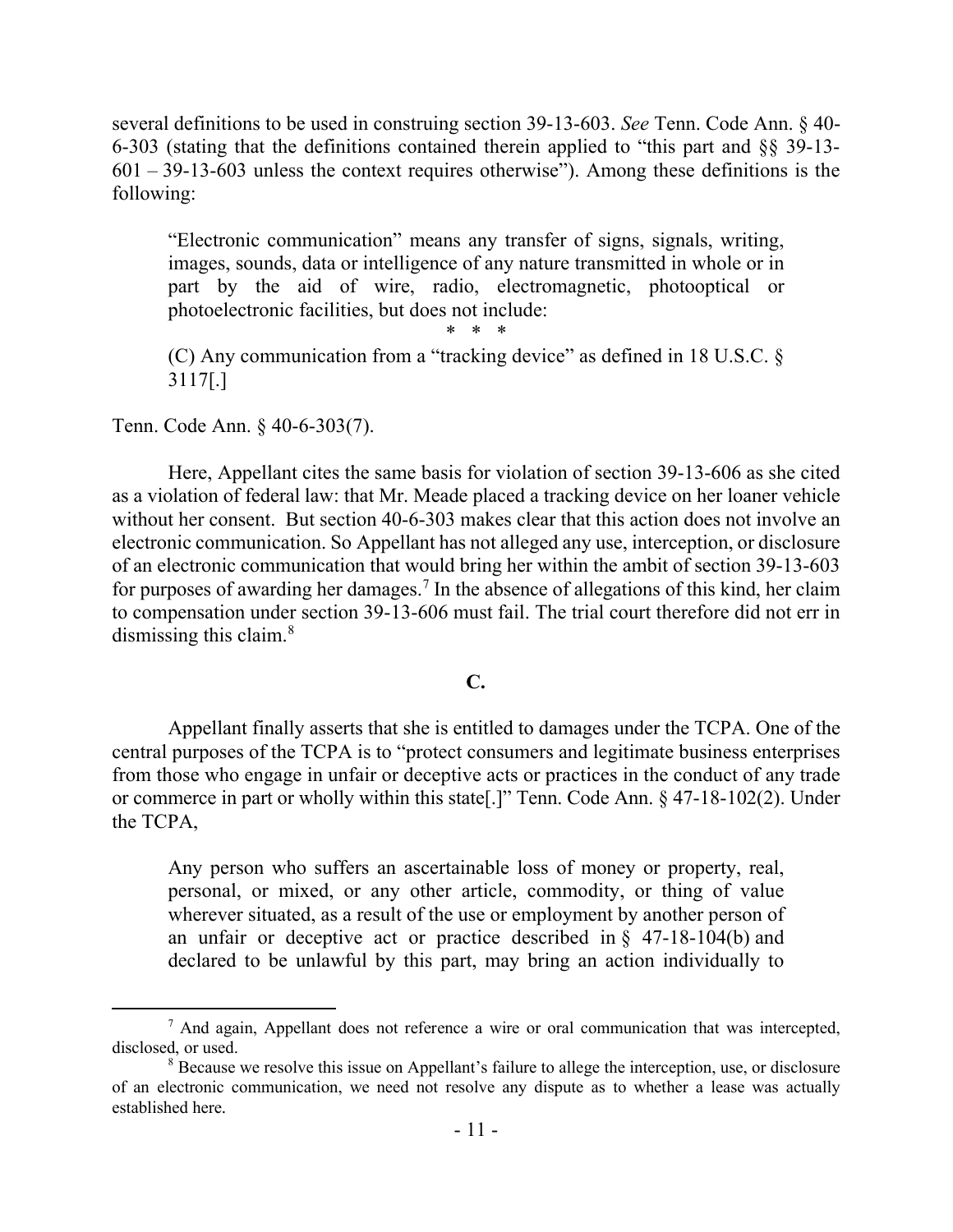recover actual damages.

Tenn. Code Ann.  $\S$  47-18-109(a)(1). If the violation was willful or knowing, the court may award treble damages. Tenn. Code Ann. § 47-18-109(a)(3).

The TCPA delineates several actions that "are declared to be unlawful and in violation of [the TCPA]." Tenn. Code Ann. § 47-18-104(b). Three of these actions are at issue in this appeal:

(12) Representing that a consumer transaction confers or involves rights, remedies or obligations that it does not have or involve or which are prohibited by law;

\* \* \*

(14) Causing confusion or misunderstanding with respect to the authority of a salesperson, representative or agent to negotiate the final terms of a consumer transaction;

\* \* \*

(21) Using statements or illustrations in any advertisement which create a false impression of the grade, quality, quantity, make, value, age, size, color, usability or origin of the goods or services offered, or which may otherwise misrepresent the goods or services in such a manner that later, on disclosure of the true facts, there is a likelihood that the buyer may be switched from the advertised goods or services to other goods or services[.]

*Id.* Tennessee courts have previously held that TCPA provisions of this type confer a private right of action. *See Brown v. Tennessee Title Loans, Inc.*, 328 S.W.3d 850, 855 n.3 (Tenn. 2010) ("[T]he legislature expressly granted a private right of action in the TCPA."). *But see Mini Sys. Inc. v. Alexander*, No. W2019-01871-COA-R3-CV, 2020 WL 6892010, at  $*3$  (Tenn. Ct. App. Nov. 24, 2020) (noting that unlike the other provisions, enforcement of subsection (27)'s catch-all provision, which is not at issue here, is vested exclusively with the office of the attorney general).

On appeal, Appellee's argument against these claims is two-fold. In addition to arguing that each claim fails individually, Appellee contends that all of Appellant's TCPA claims must fail because a repossession is not a consumer transaction protected by the TCPA. *See* Tenn. Code Ann. § 47-18-104(b)(12) (involving representations made in the course of "a consumer transaction"); (14) (involving confusion or misunderstanding as to authority related to "a consumer transaction"). The trial court agreed with this argument, citing *Pursell v. First Am. Nat. Bank*, 937 S.W.2d 838 (Tenn. 1996), and *Davenport v. Bates*, No. M2005-02052-COA-R3-CV, 2006 WL 3627875 (Tenn. Ct. App. Dec. 12, 2006).

In *Pursell*, the Tennessee Supreme Court held the actions of a bank following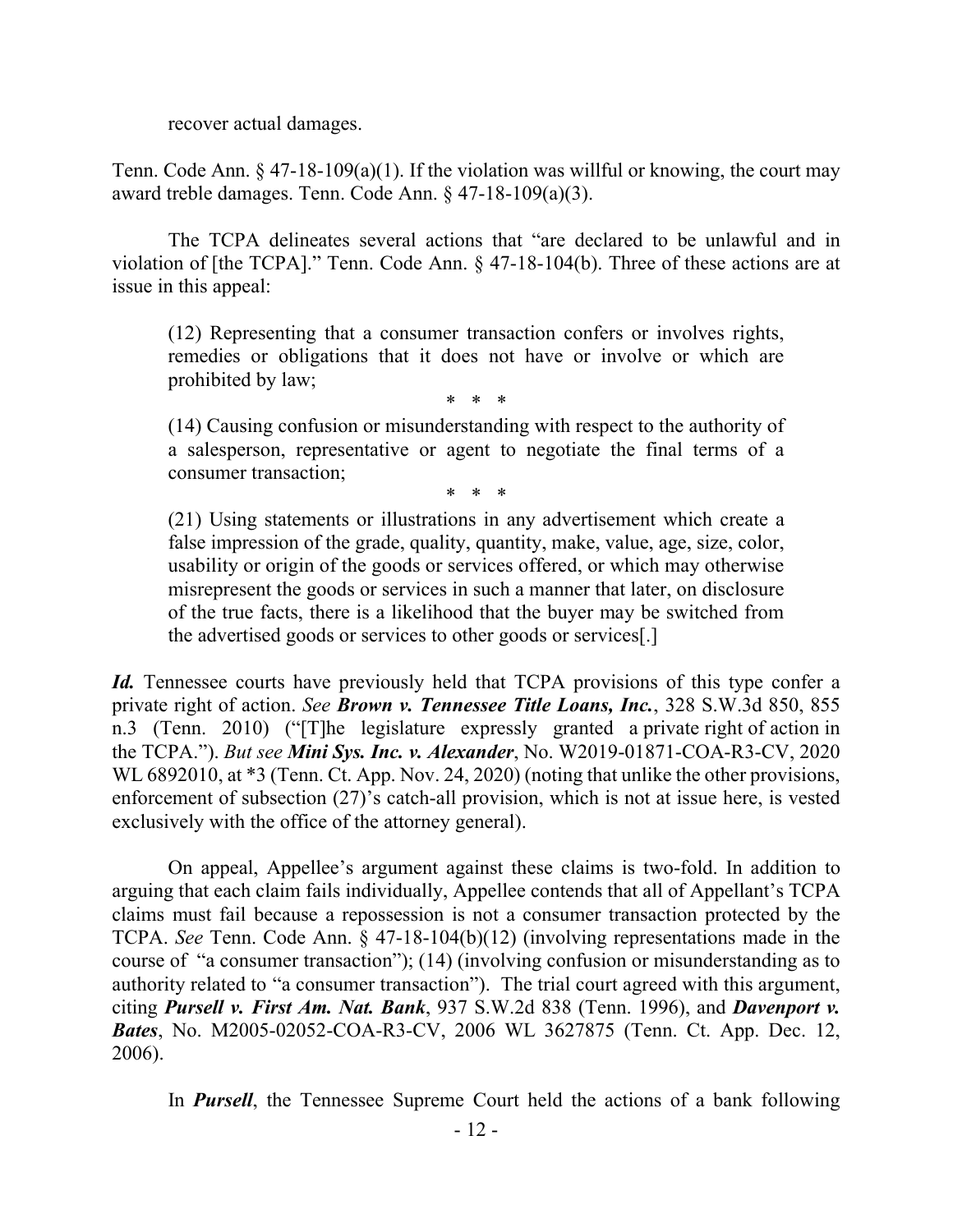repossession of collateral securing a loan did not constitute a violation of the TCPA because the actions did not occur in the course of "trade, commerce, or a consumer transaction[.]" *Pursell*, 937 S.W.2d at 841–42. The court noted, however, that its holding was "confined to the facts and circumstances of this case," and stated that it did "not, by this Opinion, generally exempt banking activities from the [TCPA]." *Id.* at 842. This Court followed *Pursell's* holding in *Davenport* and declined "the opportunity to extend the coverage of the Consumer Protection Act to this repossession." *Davenport*, 2006 WL 3627875, at \*18. Instead, we held that the TCPA "did not extend to a dispute arising over repossession of collateral securing a loan." *Id*. Based on these authorities, Appellee urges us to affirm the trial court's ruling that Appellant has no cognizable claim under the TCPA in this case.

Appellant's argument against the trial court's application of this caselaw is minimal at best. Specifically, Appellant argues that while the repossession was among the facts making up its claim, the true TCPA claim results from the events that led to the repossession: Appellee's decision to unilaterally change the terms of the parties' agreement. Still, we are somewhat reluctant to dismiss Appellant's claim in such broad strokes. For one, both *Purcell* and *Davenport* involved a repossession of property that served as collateral securing a loan. *Davenport*, 2006 WL 3627875, at \*18; *Pursell*, 937 S.W.2d at 841–42. The allegations in this case make clear that no such secured loan was at issue here. Moreover, the Tennessee Supreme Court has recently cautioned that *Pursell* should not be read too broadly. Rather, the Court opined that "*Pursell* cannot be interpreted to say that no collection activities are covered by the Act. Collection activities can be covered, provided they 'affect[ ] the conduct of any trade or commerce.' Tenn. Code Ann. § 47-18-104(a). This is a fact-intensive inquiry." *Franks v. Sykes*, 600 S.W.3d 908, 915 (Tenn. 2020). However, because we conclude that each of the TCPA claims alleged by Appellant fails on its own merits, we need not address the trial court's conclusion that the TCPA was wholly inapplicable to this case. *See Bobo v. City of Jackson*, 511 S.W.3d 14, 26 n.14 (Tenn. Ct. App. 2015) ("[W]e are entitled . . . to affirm the entry of summary judgment on grounds that differ from those forming the basis of the trial court's decision."). We will therefore consider each allegation in turn.

In addressing Appellant's allegations, however, we keep in mind that claims under the TCPA must meet the particularity requirements of Rule 9.02 of the Tennessee Rules of Civil Procedure. *Glanton v. Bob Parks Realty*, No. M2003-01144-COA-R3-CV, 2005 WL 1021559, at \*6 (Tenn. Ct. App. Apr. 27, 2005) (citing *Harvey v. Ford Motor Credit Co.,* 8 S.W.3d 273, 275-76 (Tenn. Ct. App. 1999); *Humphrey v. West End Terrace, Inc.,* 795 S.W.2d 128, 132 (Tenn. Ct. App. 1990)) (holding that TCPA "claims must be stated with the particularity of common-law fraud claims under Tenn. R. Civ. P. 9.02"). Rule 9.02 provides that "[i]n all averments of fraud or mistake, the circumstances constituting fraud or mistake shall be stated with particularity." "Despite Rule 9.02's particularity requirements, we must determine the sufficiency of the claims in light of Tenn. R. Civ. P.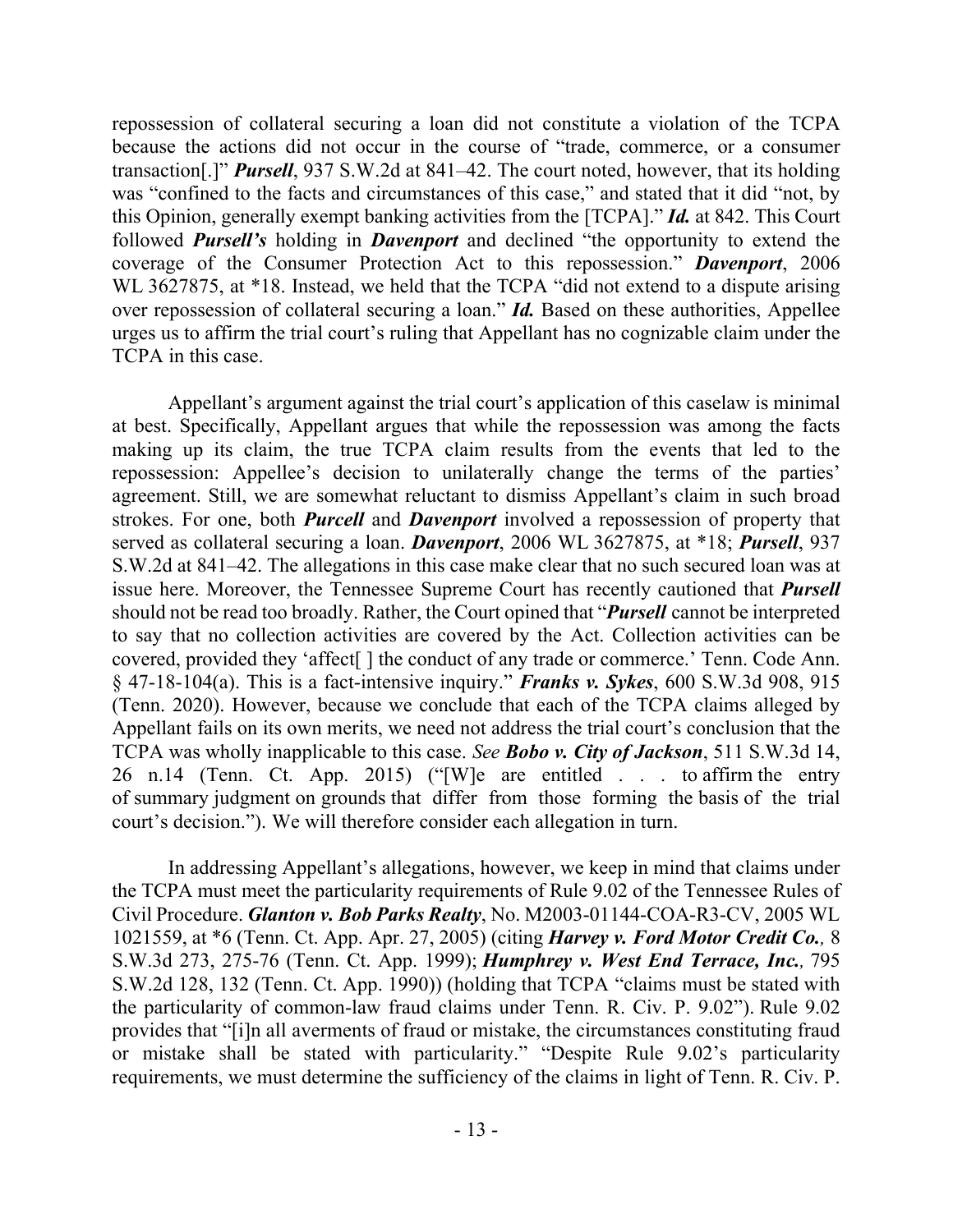8.01's liberal pleading standards."<sup>9</sup> *Harvey*, 8 S.W.3d at 275–76 (citing *Dobbs v. Guenther,* 846 S.W.2d 270 (Tenn. Ct. App. 1992)).

Appellant first alleged that Appellee violated subsection (12), which provides that it is a violation of the TCPA to represent that a consumer transaction confers or involves rights, remedies, or obligations that it does not have or involve or which are prohibited by law. Tenn. Code Ann. § 47-18-104(b)(12). On appeal, Appellant argues that the basis for this claim is that she believed that she "had a safe, secure and predictable arrangement based upon the promises of the management of [Appellee]. She did not, and the manifestation of that ambiguous setup by [Appellee] was the eventual illegal seizure of a vehicle which it had no right to seize without a Court order." According to Appellant, Appellee "falsely seduced" Appellant into "that position of assurance." In support of this argument, Appellant cites to pages 3–4, 8, and 12 of her complaint.

A review of these portions of Appellant's complaint does not reveal any particular misrepresentations made by anyone that are attributed to Appellee. Instead, Appellant alleges that the agreement she alleged was "established by conduct" rather than actual negotiations. Indeed, Appellant's complaint does not contain recitation of a single statement actually made by Appellee or its agents related to this purported agreement. And Appellant admits that whatever agreement was reached was "admittedly vague" and "indefinite."

Thus, this case is analogous to another case in which we held that the trial court correctly dismissed the plaintiff's TCPA claim:

The exact misrepresentation(s) in this case are difficult to discern from the Complaint. While Appellants state that there were misrepresentations concerning the enforceability of partnership contracts and concerning the financial status and condition of the projects, the particular misrepresentations are not elucidated in the Complaint. Because the particular misrepresentations are not specifically set out in the complaint, it is also difficult (if not impossible) to determine which of the Appellees should be charged with these utterances. In short, without information as to what representations were made and by whom, these pleadings are vague and do not satisfy the liberal pleading requirements of Tennessee Rule of Civil Procedure 8.01 (for negligent misrepresentations), much less the heightened requirements of Tennessee Rule of Civil Procedure 9.02 (for intentional or fraudulent misrepresentations).

#### *PNC Multifamily Cap. Institutional Fund XXVI Ltd. P'ship v. Bluff City Cmty. Dev.*

 $9$  Rule 8.01 provides that a claim "shall contain (1) a short and plain statement of the claim showing that the pleader is entitled to relief, and (2) a demand for judgment for the relief the pleader seeks."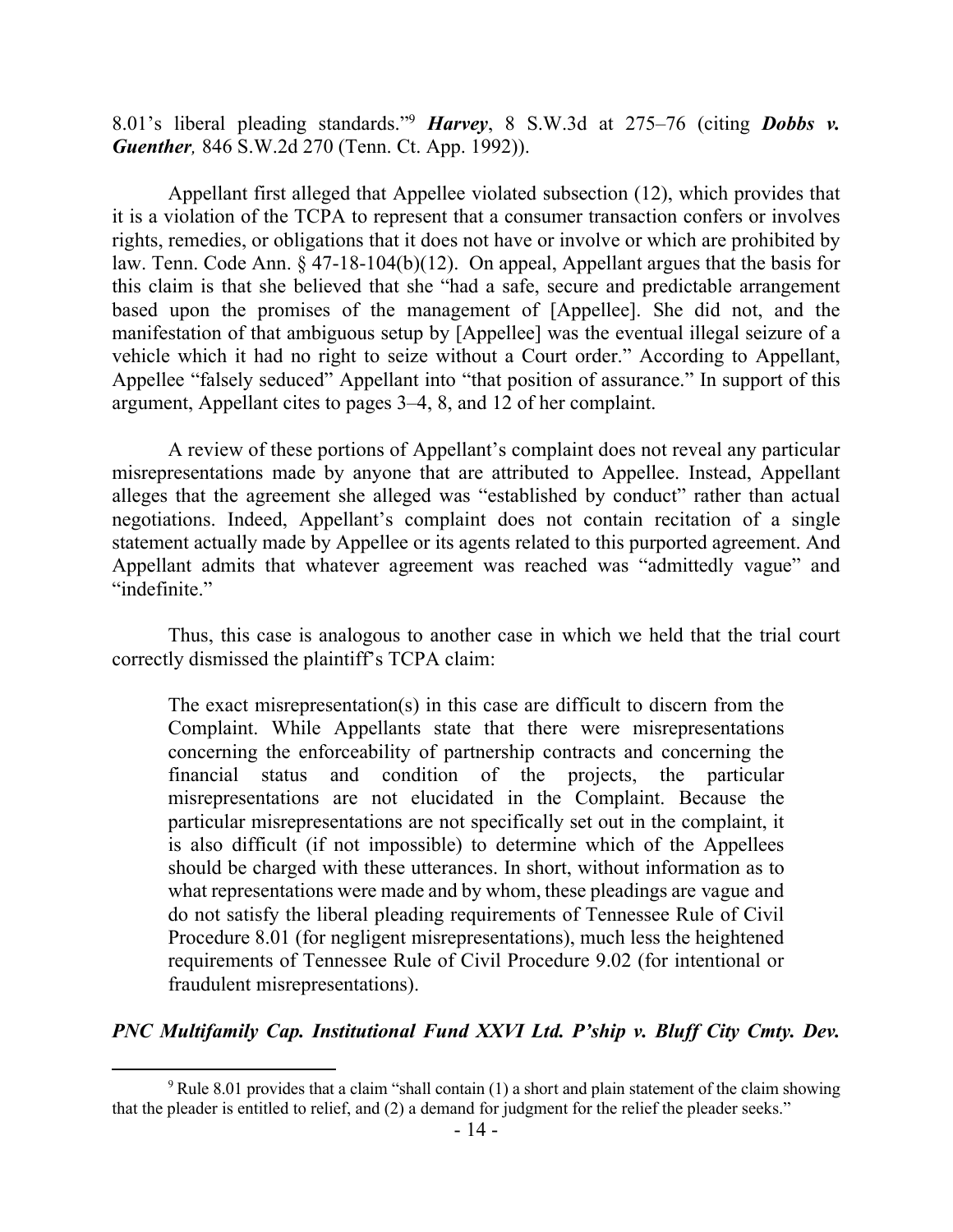*Corp.*, 387 S.W.3d 525, 549 (Tenn. Ct. App. 2012). The same is true here. Appellant has alleged that the parties had an understanding based on conduct and that Appellee's conduct did not conform to her expectations under that agreement. But she simply has not alleged that Appellee or its agents made any representations concerning the rights, remedies, or obligations in that contract. And to the extent that she alleges she was to be provided an automobile of "comparable quality" she has not indicated who made that representation to her or what that individual's authority may have been. In other words, while Appellant appears to have certainly believed that her understanding with Appellee would continue indefinitely regardless of any breakdown in the relationship between herself and Mr. Meade, there is absolutely nothing in the complaint stating what statements or conduct by Appellee or its agents specifically induced Appellant to come to this conclusion. Indeed, Appellant's complaint focuses almost entirely on what Appellant believed, rather than what Appellee did to lead her to these purportedly false impressions. Under these circumstances, we must conclude that Appellant's complaint fails to meet the heightened pleading standard under Rule 9.02.

Appellant next contends that she may recover under subsection (14), which provides that it is unlawful for a defendant to cause confusion about the authority of a salesperson, representative, or agent, to negotiate the final terms of a consumer transaction. Tenn. Code Ann. § 47-18-104(b)(14). As noted above, Appellant's recitation of any conversations or negotiations with Appellee in the course of entering into the purported lease are few and far between. But even more importantly, Appellant's complaint contains no allegations that Appellee's actions caused her to be confused or to misunderstand *the authority* of any person connected with the transaction. Certainly, Appellant contends that the purported agreement was vague and unclear. But she simply has not alleged that Appellee engaged in any behavior to cause confusion about the authority of its employees or agents. As such, this claim lacks merit.

Finally, Appellant proceeds under subsection (21). This provision states that it is unlawful to use "statements or illustrations in any advertisement" that create a false impression of the goods or misrepresent the goods or services such that the buyer would not have chosen the goods or services. Tenn. Code Ann. § 47-18-104(b)(21). The flaw with Appellant's claim under this subsection is that nowhere in her complaint does she assert that her decision to use the automobile at issue was influenced by any advertisement made by Appellee or that she would have taken a different route in the absence of such advertisement.<sup>10</sup> Indeed, Appellant's complaint does not mention an advertisement of any kind. As Appellee points out in its brief, Appellant attempts to side-step this flaw by omitting the term "advertisement" from her quotation of the statutory provision at issue.<sup>11</sup>

 $10$  This Court has previously characterized subsection (21) as prohibiting a "bait and switch" type of scenario**.** *Glanton*, 2005 WL 1021559, at \*6.

 $11$  Appellant's quotation of this provision is as follows:

<sup>(21) …</sup> the creation of a false impression about the status of the parties' arrangement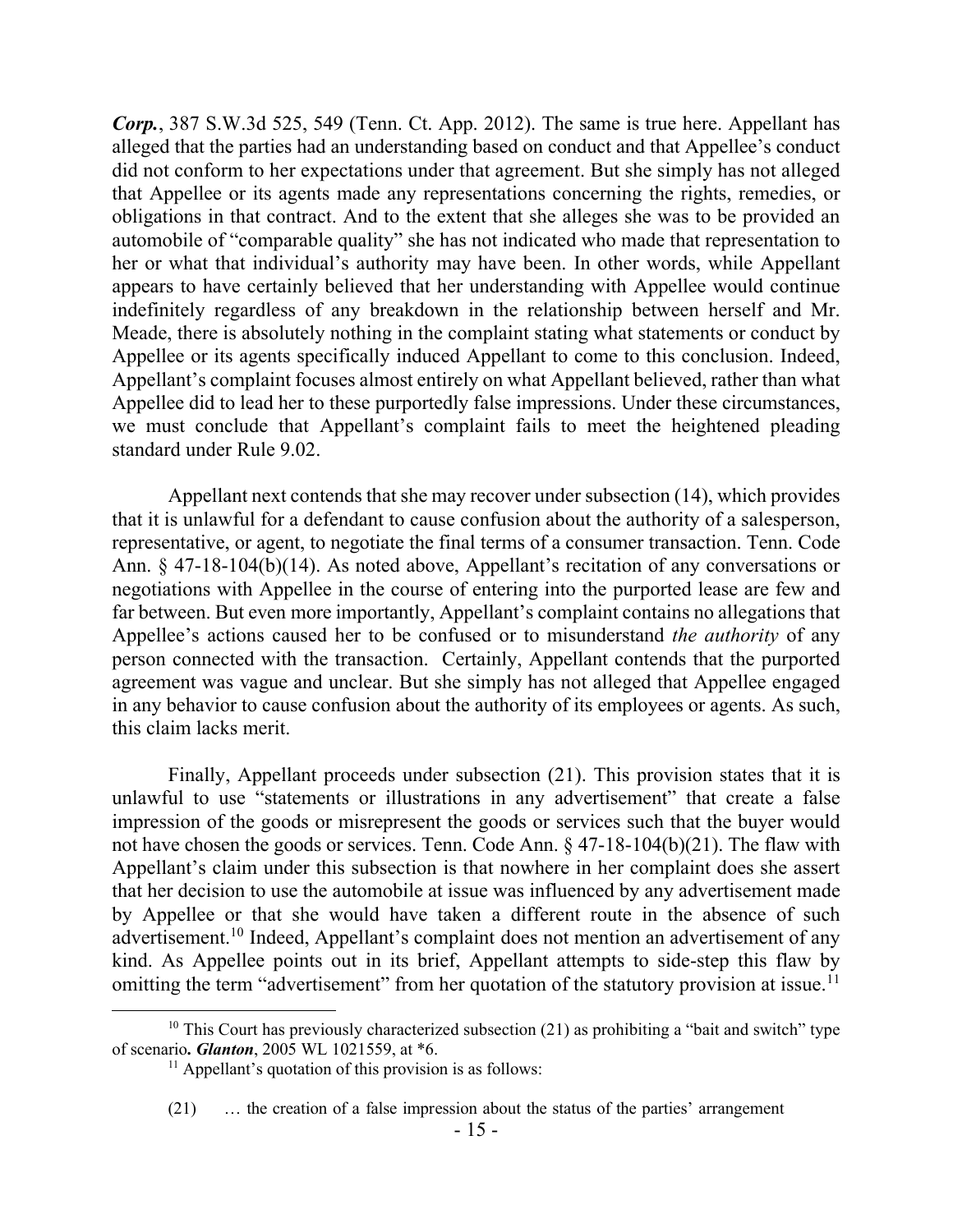While the TCPA should be construed liberally to protect consumers, *see Tucker v. Sierra Builders*, 180 S.W.3d 109, 115 (Tenn. Ct. App. 2005), we are simply not at liberty to ignore the words contained in a statute. *See Coleman v. State*, 341 S.W.3d 221, 241 (Tenn. 2011) (citing *In re C.K.G.*, 173 S.W.3d 714, 722 (Tenn. 2005)) ("[W]e may not overlook or ignore any of the words in a statute . . . ."); *see also Pursell*, 937 S.W.2d at 842 (holding that even in interpreting the TCPA, where "the language contained within the four corners of a statute is plain, clear, and unambiguous, there is no room for interpretation or construction, and we must apply the words of the statute"). In the absence of any allegation that an *advertisement* contained a misrepresentation or created a false impression, as required by the plain language of this subsection, this claim must fail. Thus, although we rely on different grounds than those cited by the trial court, we affirm the trial court's decision to dismiss Appellant's claims under the TCPA.

# **D.**

As a final matter, Appellee seeks attorney's fees incurred in this appeal under three alternative theories. First, Appellee contends that it is entitled to damages incurred in defending against Appellants' TCPA claim under Tennessee Code Annotated section 47- 18-109(e), which provides as follows:

(1) Upon a finding by the court that a provision of this part has been violated, the court may award to the person bringing such action reasonable attorney's fees and costs.

(2) In any private action commenced under this section, upon finding that the action is frivolous, without legal or factual merit, or brought for the purpose of harassment, the court may require the person instituting the action to indemnify the defendant for any damages incurred, including reasonable attorney's fees and costs.

As the Tennessee Supreme Court recently explained:

This provision:

is designed to discourage consumers from using the [TCPA] to file frivolous or baseless claims. It is not intended to punish plaintiffs who can demonstrate wrongful acts on the part of defendants, but who are unable to prevail on their claims for other reasons. Too strict an application of this subsection

<sup>(&</sup>quot;or which may otherwise misrepresent the goods or services in such a manner that later, on disclosure of the true facts, there is a likelihood that the buyer may be switched from the advertised goods or services to other goods or services; …"

<sup>(</sup>Emphasis removed).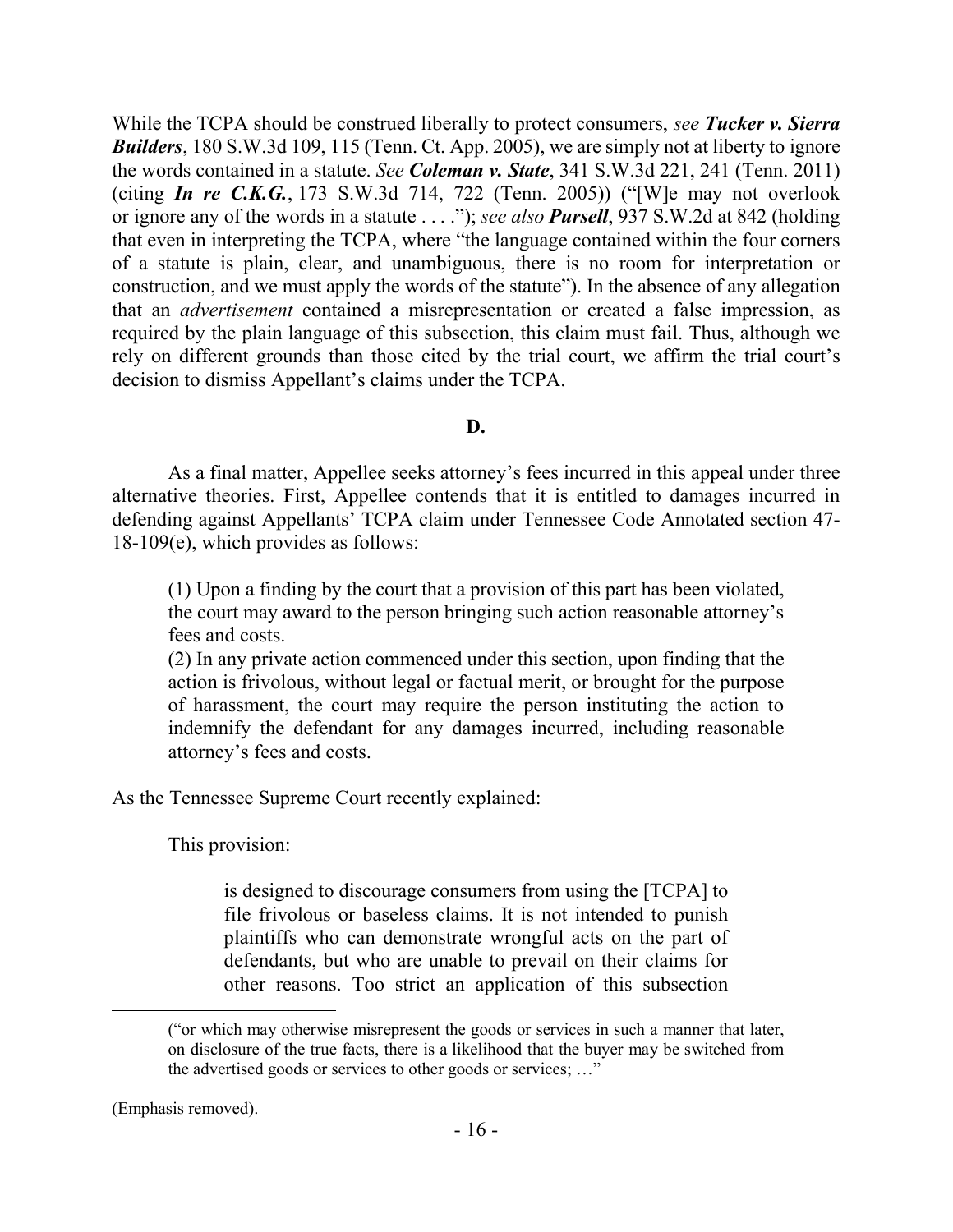would result in a "winner take all" situation, regardless of the circumstances, that would undermine the purpose of protecting the consumer.

Glanton v. Bob Parks Realty, M2003-01144-COA-R3-CV, 2005 WL 1021559, at \*9 (Tenn. Ct. App. Apr. 27, 2005), perm. app. denied, (Tenn. Oct. 24, 2005). Therefore, the statutory phrase "'without legal or factual merit' does not mean without sufficient merit to prevail." Id. (quoting Tenn. Code Ann.  $\S$  47-18-109(e)(2)). Rather, it refers to a TCPA claim "so utterly lacking in an adequate factual predicate or legal ground as to make the filing of such a claim highly unlikely to succeed." Id.

*Milan Supply Chain Sols., Inc. v. Navistar, Inc.*, 627 S.W.3d 125, 160 (Tenn. 2021).

In a similar vein, Appellee asserts that this Court should award it attorney's fees incurred in defending against a frivolous appeal under Tennessee Code Annotated section 27-1-122, which provides as follows:

When it appears to any reviewing court that the appeal from any court of record was frivolous or taken solely for delay, the court may, either upon motion of a party or of its own motion, award just damages against the appellant, which may include, but need not be limited to, costs, interest on the judgment, and expenses incurred by the appellee as a result of the appeal.

"A frivolous appeal is one that presents no justiciable question, and which is so devoid of merit on its face, that there is no reasonable possibility that it can succeed." *Sadler v. Tennessee Bd. of Prob. & Parole*, No. M2001-02341-COA-R3CV, 2001 WL 1386090, at \*5 (Tenn. Ct. App. Nov. 8, 2001).

It is true that Appellant did not succeed in any of her arguments on appeal. However, we do not consider Appellant's claims so utterly lacking merit as to be frivolous. As such, we decline to characterize Appellant's claims either, under the TCPA or on appeal as a whole, as frivolous. We therefore decline to award damages and fees under either section 47-18-109(e) or section 27-1-122.

Appellee raises one additional claim to attorney's fees that is not based on frivolity: a claim for fees under Tennessee Code Annotated section 20-12-119(c), which provides in relevant part as follows:

[I]n a civil proceeding, where a trial court grants a motion to dismiss pursuant to Rule 12 of the Tennessee Rules of Civil Procedure for failure to state a claim upon which relief may be granted, the court shall award the party or parties against whom the dismissed claims were pending at the time the